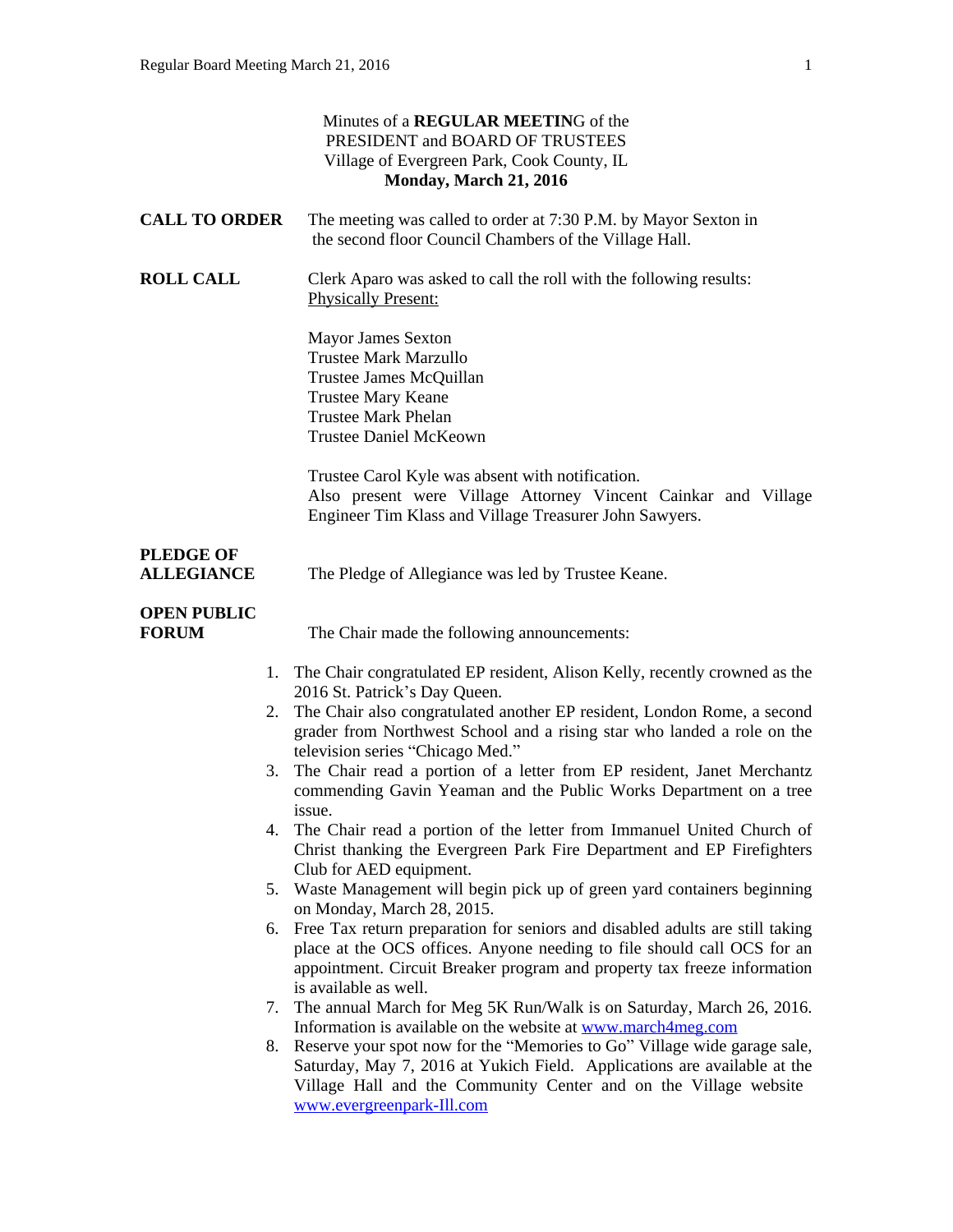- 9. Special thanks to Glenn Pniewski for his efforts with the recent theater productions at the Senior Center.
- 10. The Chair read a portion of a thank you letter from Dennis Duffy, Recreation Director who thanked and all the Village Departments for their assistance at the recent Easter Egg Hunt. Special thanks to Pete's Market for their donation of Easter eggs and Wolf's Bakery for their donation of the baked goods. Also thanks to the EPCHS Cheerleaders and the OCS Seniors who made it a very successful event.
- 11. The Chair read a portion of the EPPD commendations for Lt. Kirincic, for his help on a City of Chicago home invasion investigation. Also EPPD Officer David Sass was commended for his work during a routine traffic stop that led to the retrieval of a semi-automatic weapon.

## **OPEN PUBLIC**

**AUDIENCE** Mr. Pete Zic, 9200 Block of Albany expressed surprise at the poor turn out at the breakfast meeting hosted by State Rep. Kelly Burke and State Senator Bill Cunningham. He stated it was a great opportunity to meet and interact with the lawmakers.

> The Chair noted both Rep. Kelly Burke and Senator Bill Cunningham work very hard for the people of Evergreen Park. He added the Village has a great rapport with them and with our Cook County Commissioners John Daley and Stanley Moore as well.

# **REGULAR**

**AGENDA** Motion by Trustee Phelan second by Trustee McKeown to waive the reading of the minutes of the March 7, 2016 Regular Board Meeting of the President and Board of Trustees as presented and passed by unanimous voice vote and so ordered by the Chair.

#### **RESOLUTION**

**NO. 10-2016** Motion by Trustee McQuillan second by Trustee Marzullo, to approve **Resolution NO. 10-2016** with expenditures of the General Corporate Fund of \$ 587,077.70 and the Sewer and Water Fund in the amount of \$ 340,738.35 and the 95th Street TIF Fund, \$ 3,866.93 and the Capital Improvement Fund \$35,305.34 and the Street Bond Fund \$ 23,750.00 for a total of \$ 990.738.32. Upon roll call, voting YES: Trustees Marzullo, McQuillan, Keane, McKeown and Phelan; voting NO: NONE. The motion was passed and so ordered by the Chair.

**VILLAGE TREASURER'S**

**REPORT** Motion by Trustee McKeown second by Trustee Keane to approve the Village Treasurer's report for **February 2016** for information and file in the amount of \$ 4,415,106.54 in the General Fund and \$ 3,477.317.41 in the Sewer and Water Fund. The motion was passed by unanimous voice vote and so ordered by the Chair.

#### **BUSINESS**

#### **CERTIFICATES**

Motion by Trustee Marzullo second by Trustee Phelan to approve the business license application for **Shaker Sub d/b/a Firehouse Subs** to conduct a casual restaurant featuring hot/cold sub sandwiches located at 9204 S.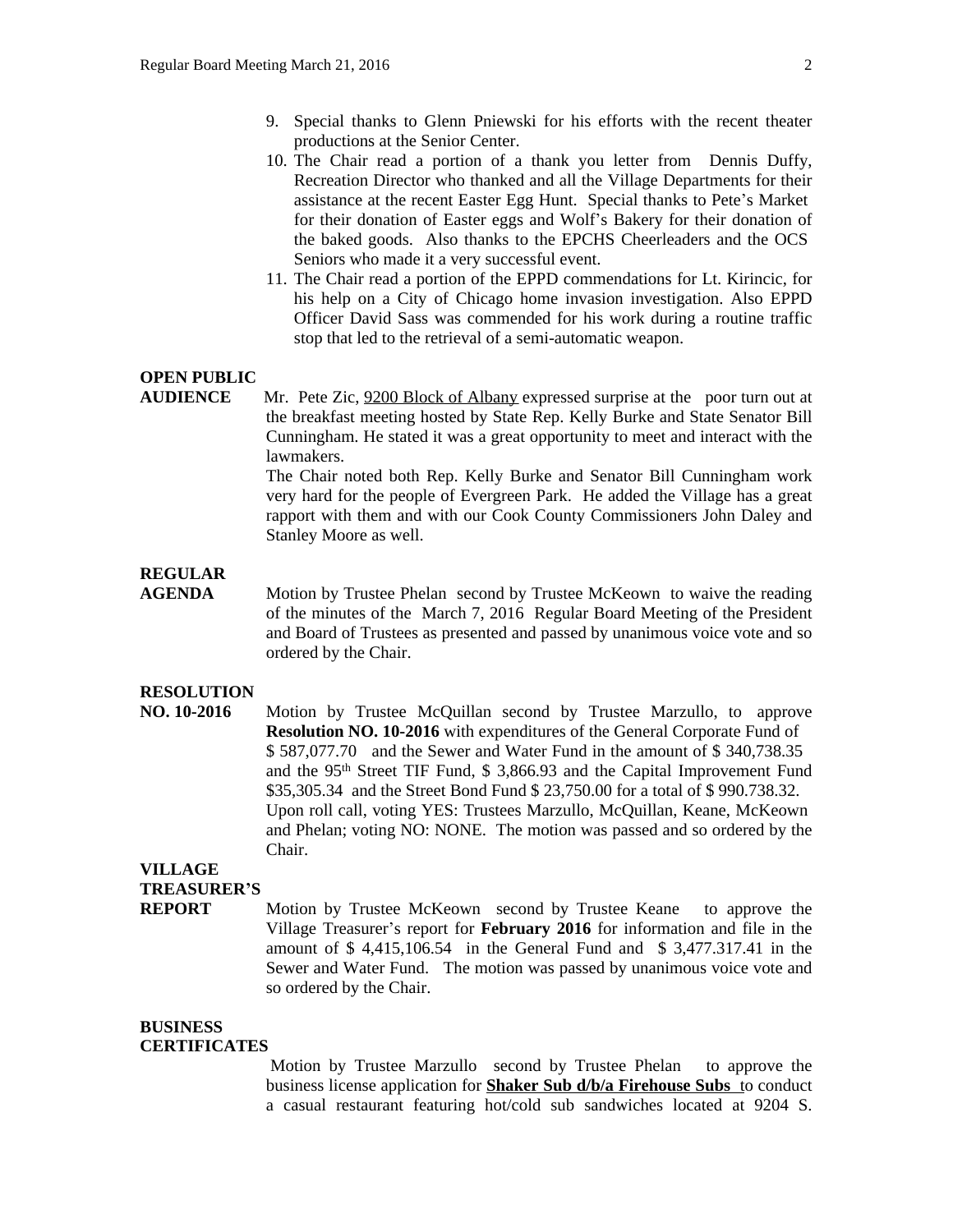Western Avenue. The Chair introduces the owner, Omar from the audience. He stated their Public Safety Foundation actively supports first responders. He added he is looking forward to being a part of our community. Upon roll call, voting YES: Trustees McQuillan, Keane, McKeown, Phelan and Marzullo; voting NO: NONE. The motion was passed and so ordered by the Chair.

# **ORDINANCE**

**NO. 8-2016** Motion by Trustee Phelan second by Trustee McQuillan to approve **ORDINANCE NO. 8-2016, "AN ORDINANCE OF THE VILLAGE OF EVERGREEN PARK AUTHORIZING THE EXECUTION OF AN INTERGOVERNMENTAL AGREEMENT WITH THE VILLAGE OF OAK LAWN TO PROVIDE EMERGENCY DISPATCH SERVICES."**  Upon roll call, voting YES: Trustees Keane, McKeown, Phelan, Marzullo and McQuillan; voting NO: NONE. The motion was passed and so ordered by the Chair.

# **ORDINANCE**

**NO. 9-2016** Motion by Trustee McKeown second by Trustee Marzullo to approve **ORDINANCE NO. 9-2016, "AN ORDINANCE OF THE VILLAGE OF EVERGREEN PARK AUTHORIZING THE EXECUTION OF AN INTERGOVERNMENTAL AGREEMENT ESTABLISHING AND AUTHORIZING THE OPERATION OF A 9-1-1- JOINT AUTHORITY."** Upon roll call, voting YES: Trustees McKeown, Phelan, Marzullo, McQuillan and Keane; voting NO: NONE. The motion was passed and so ordered by the Chair.

# **ORDINANCE**

**NO. 10-2016** Motion by Trustee Marzullo second by Trustee McQuillan to approve **ORDINANCE NO. 10-2016, "AN ORDINANCE AMENDING SECTION, 13-128, LICENSE FEE; PENALTY; HALF-YEAR LICENSE;TERM, OF CHAPTER 13, MOTOR VEHICLES AND TRAFFIC, OF THE EVERGREEN PARK MUNICIPAL CODE BY CHANGING VEHICLE LICENSE PROVISION FOR BUSES AND SCHOOL BUSES."** Upon roll call, voting YES: Trustees Phelan, Marzullo, McQuillan, Keane and McKeown; voting NO: NONE. The motion was passed and so ordered by the Chair.

# **ORDINANCE**

**NO. 11-2016** Motion by Trustee McKeown second by Trustee McQuillan to approve **ORDINANCE NO. 11-2016, "AN ORDINANCE PROVIDING FOR THE ACQUISITON OF THE PROPERTY LOCATED AT 9138 SOUTH KEDZIE AVENUE, EVERGREEN PARK, ILLINOIS FOR OFF-STREET PARKING."** Upon roll call, voting YES: Trustees Marzullo, McQuillan, Keane, McKeown and Phelan; voting NO: NONE. The motion was passed and so ordered by the Chair.

## **BOYS CLUB**

# **OPENING**

**DAY** Motion by Trustee Phelan second by Trustee Marzullo to approve the request from Evergreen Park Boys Club for an opening day parade on Saturday, May 14, 2016 with a rain date of Saturday, May 21, 2016. Upon roll call, voting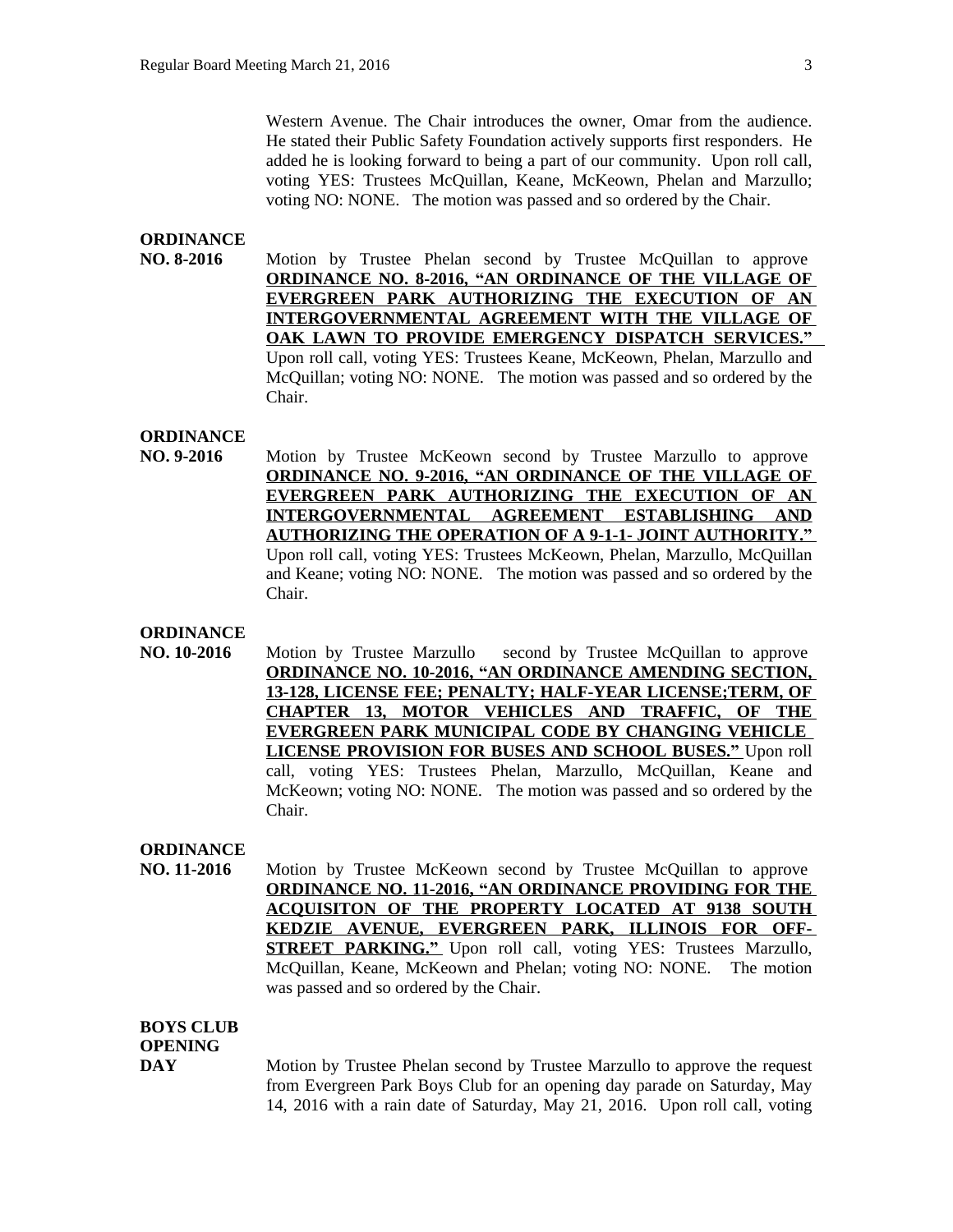YES: Trustees McQuillan, Keane, McKeown, Phelan and Marzullo; voting NO: NONE. The motion was passed and so ordered by the Chair.

## **TAVERN ON THE GREEN REQUEST**

Motion by Trustee Marzullo second by Trustee Keane to approve the request from Tavern on the Green to erect tents on the east side of the building at 3422 W. 95th Street on April 29, July 1, August 19 and September 16, 2016. No handicapped parking will be affected and the tents will be removed after the events. Upon roll call, voting YES: Trustees Keane, McKeown, Phelan, Marzullo and McQuillan; voting NO: NONE. The motion was passed and so ordered by the Chair.

# **4-WAY STOP**

**REQUEST** Motion by Trustee McQuillan second by Trustee Keane to approve the request from the residents of the  $101<sup>st</sup> / 102<sup>nd</sup>$  Street of Turner Avenue for a (4) four way stop at the intersection. The Chair noted the residents submitted four (4) pages of signatures on their petition. Upon roll call, voting YES: Trustees McQuillan, Keane, McKeown, Phelan and Marzullo; voting NO: NONE. The motion was passed and so ordered by the Chair.

## **ENGINEER'S**

**REPORT** Tim Klass had no report.

# **ATTORNEY'S**

**REPORT** Mr. Cainkar had no report.

# **DEMOLITON**

**BIDS** Motion by Trustee McQuillan second by Trustee Marzullo to approve the PW Director's request to award the demolition bids for 2942 and 2946 W. 95<sup>th</sup> Street to Environmental Cleansing Corp. at a price of \$ 23,554.00. Director Lorenz explained this was not the lowest bid of the (8) eight bids opened but he was not familiar with the work of the lowest bidder. Trustee Marzullo noted the bids ranged from \$78,000 to \$16,385.00. He stated he usually favors accepting the low bidder. He added this project requires more expertise than just knocking down a free standing building.

> A brief discussion took place regarding the fact that one of the buildings scheduled for demo is connected to another occupied building. It was noted Environmental Cleansing has done similar work at the Little Company of Mary and the Evergreen Plaza. Upon roll call, voting YES: Trustees Phelan, Marzullo, McQuillan, Keane and McKeown; voting NO: NONE. The motion was passed as so ordered by the Chair.

**2015 F-59**

**STEP VAN** Motion by Trustee Phelan second by Trustee McQuillan to approve the PW Director's request to purchase a new 2015 Ford F-59 Step Van for Water Management at a cost of \$ 111,362.00. This will replace the old "2000 Work Horse" and it is a heavy duty vehicle and a budgeted item. Upon roll call, voting YES: Trustees Marzullo, McQuillan, Keane, McKeown, and Phelan; voting NO: NONE. The motion was passed as so ordered by the Chair.